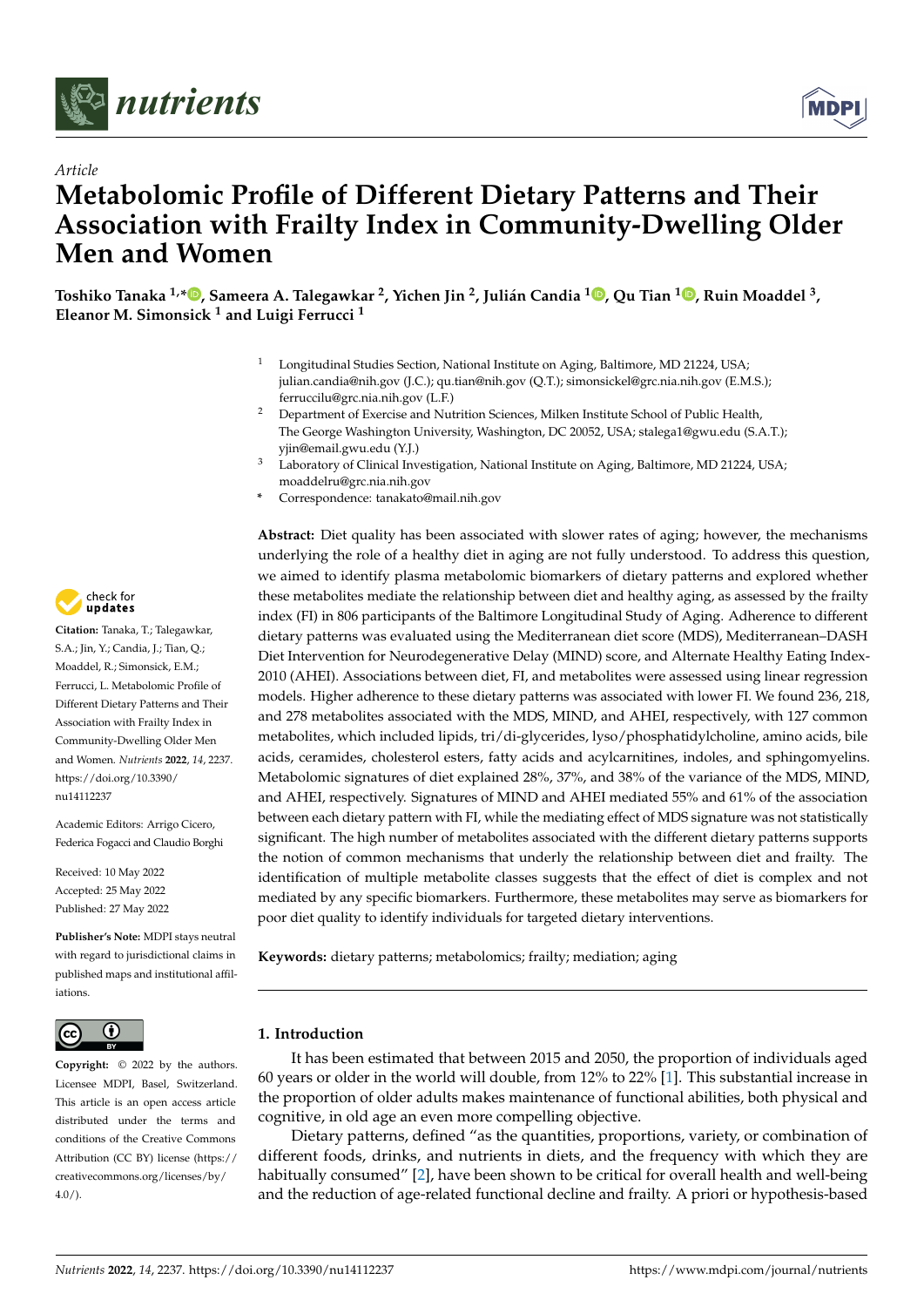categorizations of dietary patterns derive from knowledge of food and nutrients, and their associations with health and are used to evaluate adherence to nutritional guidelines and recommendations. In this study, we examined three diet quality summary indices. The Mediterranean diet score (MDS) was developed to assess how closely an individual follows a Mediterranean style diet, which is characterized by a high intake of whole grains, fruits and vegetables, nuts, fish and seafood, and olive oil and a low intake of red meat and dairy foods [\[3\]](#page-10-2). The Alternative Healthy Index (AHEI) targets food and nutrients predictive of chronic disease risk and assigns higher scores for foods and nutrients that are considered beneficial for health, including vegetables, fruits and whole grains, and lower scores for sugar-sweetened beverages and juices and red and processed meats, which are considered detrimental [\[4\]](#page-10-3). The Mediterranean–DASH Diet Intervention for Neurodegenerative Delay (MIND) dietary pattern evaluates adherence to both a Mediterranean-style diet and the Dietary Approaches to Stop Hypertension (DASH) recommendations [\[5\]](#page-10-4).

Each of these dietary quality indices has demonstrated associations with aging-related outcomes. For example, in the InCHIANTI study of aging, adherence to a Mediterraneantype diet was inversely associated with developing frailty [\[6,](#page-10-5)[7\]](#page-10-6), mobility decline, and disability [\[8\]](#page-10-7). At the Baltimore Longitudinal Study of Aging (BLSA), participants with higher AHEI scores in middle age had better physical function in older age [\[8\]](#page-10-7). Most recently, adherence to the MIND dietary pattern demonstrated protective associations with the maintenance of physical function and muscle strength [\[9\]](#page-10-8). While each of these dietary patterns has been associated with better physical and cognitive function in older adults, the underlying biological connection across different dietary assessments and to better functional health in later life remains unknown.

One approach to understanding the biological effects of adherence to dietary patterns is to interrogate the molecular profiles of these patterns in population studies. The identification of potential biomarkers of diet quality is now possible using high-throughput metabolomics data, which can isolate and identify thousands of small molecules in biospecimens [\[10\]](#page-10-9). Consequently, its application in understanding the metabolic pathways of diet–disease associations has garnered significant interest [\[11\]](#page-10-10). Several investigations have examined the role of the metabolome, largely determined by dietary intake, in reflecting physiological change and chronic disease risk [\[12\]](#page-10-11).

Although several studies have focused on diet-related metabolites of chronic disease, few have focused on age-related decline in physical function and frailty. To identify metabolites that may mediate the relationship between diet and frailty, this investigation aimed to examine the plasma metabolite biomarkers of dietary patterns, as assessed by the MDS, MIND, and AHEI indices, all of which have demonstrated associations with age-related decline in physical function and/or frailty. Additionally, we examined the mediating effect of diet-based metabolites and frailty status using data from the BLSA.

#### **2. Materials and Methods**

#### *2.1. Study Design and Participants*

The BLSA is an ongoing open cohort initiated in 1958 to study normative aging. Study protocols and detailed information on the BLSA cohort are provided elsewhere [\[13\]](#page-10-12). Briefly, the BLSA cohort includes community-dwelling men and women who reside primarily in the Washington DC–Baltimore area and are seen every 1–4 years from study enrollment until death. BLSA participants undergo comprehensive assessments of physical and neurocognitive function; provide information on medical history and complete dietary assessment questionnaires; and undergo laboratory and radiologic tests and other measurements at each visit during, on average, a 3-day stay at the Clinical Research Unit of the Intramural Research Program of the National Institute on Aging (IRP, NIA) or during a home visit for the most debilitated. These analyses included 806 BLSA participants who were 65 years or older and had plasma metabolomics evaluated via the Biocrates p500, a known frailty status and dietary assessment. The study protocol was approved by the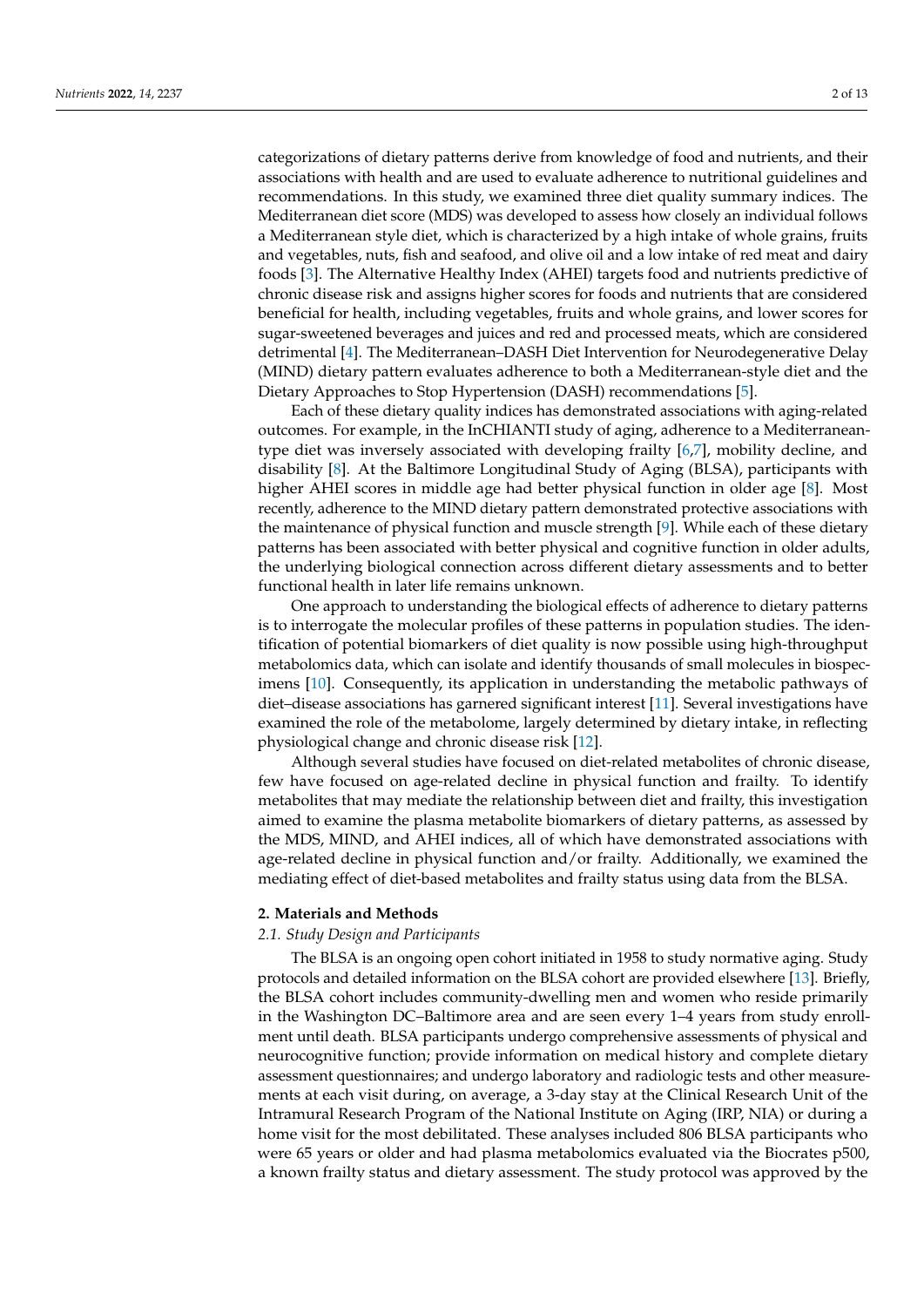National Institutes of Health Intramural Research Program Institutional Review Board, and informed consent was obtained from participants at each visit.

#### *2.2. Dietary Assessment and Construction of Diet Scores*

Dietary intake data were derived from a validated Food Frequency Questionnaire (FFQ) initiated at the BLSA in 2005. Initially, the FFQ was administered by clinic staff using paper forms, and beginning in 2016, the assessment was conducted using computer-based REDCap surveys. The University of Minnesota Nutrient Data System for Research program was used to generate energy and nutrient estimates. We included only valid dietary data, defined as daily energy intake between 600 and 4800 kcal [\[12\]](#page-10-11). Three dietary patterns were examined—the MDS, MIND, and AHEI scores (Table S1)—and adherence scores for each diet were calculated.

*MDS score*. The MDS is based on the Greek food pyramid [\[3\]](#page-10-2). The MDS was calculated by assessing the intake of nine food groups and nutrients, including the consumption of beneficial food components (vegetables, legumes, fruits and nuts, whole grains, fish, and the monounsaturated-to-saturated fatty acid ratio) and detrimental food components (meat, dairy, and alcohol). Participants received a score of 1 if their consumption of beneficial components was at or above the median, their consumption of detrimental components was below the median, and their consumption of alcohol was moderate. A summary score, ranging from 0 to 9, was then calculated, with a higher score indicating better adherence to a Mediterranean-style diet.

*MIND score*. The MIND score is based on the consumption of 15 food groups: green leafy vegetables, other vegetables (excluding potatoes and potato products for these analyses), berries, nuts, olive oil, butter and margarine, cheese, whole grains, non-fried fish, beans, non-fried poultry, red meat and its products, fast/fried foods, pastries and sweets, and wine [\[5\]](#page-10-4). Individuals received a score of 0, 0.5, or 1 based on servings or frequency of consumption of each food group per week. Scores for the MIND pattern ranged from 0 to 15, with higher scores indicative of better diet quality.

*AHEI score*. The AHEI score includes 11 food and nutrient components previously found to be associated with chronic disease [\[4\]](#page-10-3). Participants received a proportionate score from 0 to 10 on the basis of their intake, for which a higher intake of vegetables, fruit, whole grains, nuts and legumes, and long-chain and polyunsaturated fatty acids; a lower intake of sugar-sweetened beverages and fruit juices, red/processed meat, *trans* fat, and sodium; and a moderate intake of alcohol contributed to higher scores. Scores for each component were then summed to derive an overall AHEI score ranging from 0 to 110, with higher scores indicating better diet quality.

The MIND and AHEI diet scores were calculated for every visit with valid energy intake data, and the averaged diet score across all visits was used for each participant. The MDS food groups were created using sample medians as cutoff points. Similar to MIND and AHEI, median values were calculated using the average values of all.

#### *2.3. Frailty Index (FI)*

The Frailty Index (FI) was constructed using 44 variables selected from the procedure outlined by Searle et al. [\[14\]](#page-10-13). The items selected included the reported difficulty with 15 basic and instrumental activities of daily living (ADL/IADL: walking up 10 steps, lifting and carrying 10 lbs, getting into and out of bed/chairs, bathing and showering, dressing, eating, using the toilet, walking across a small room, performing heavy housework, preparing one's own meals, shopping for personal items, using the telephone, taking medication, managing finances, and urinary or fecal incontinence), self-rated health (assessed using the short-form health survey SF-12), five items from the Center for Epidemiologic Studies Depression (CES-D) scale (feeling depressed, feeling as though everything is an effort, inability to get going, feeling lonely, and feeling happy), four items of the Mini-Mental State Examination (MMSE: orientation to time, orientation to place, attention, and recall), and the prevalence of 15 common age-related conditions (cancer, anemia, hypertension,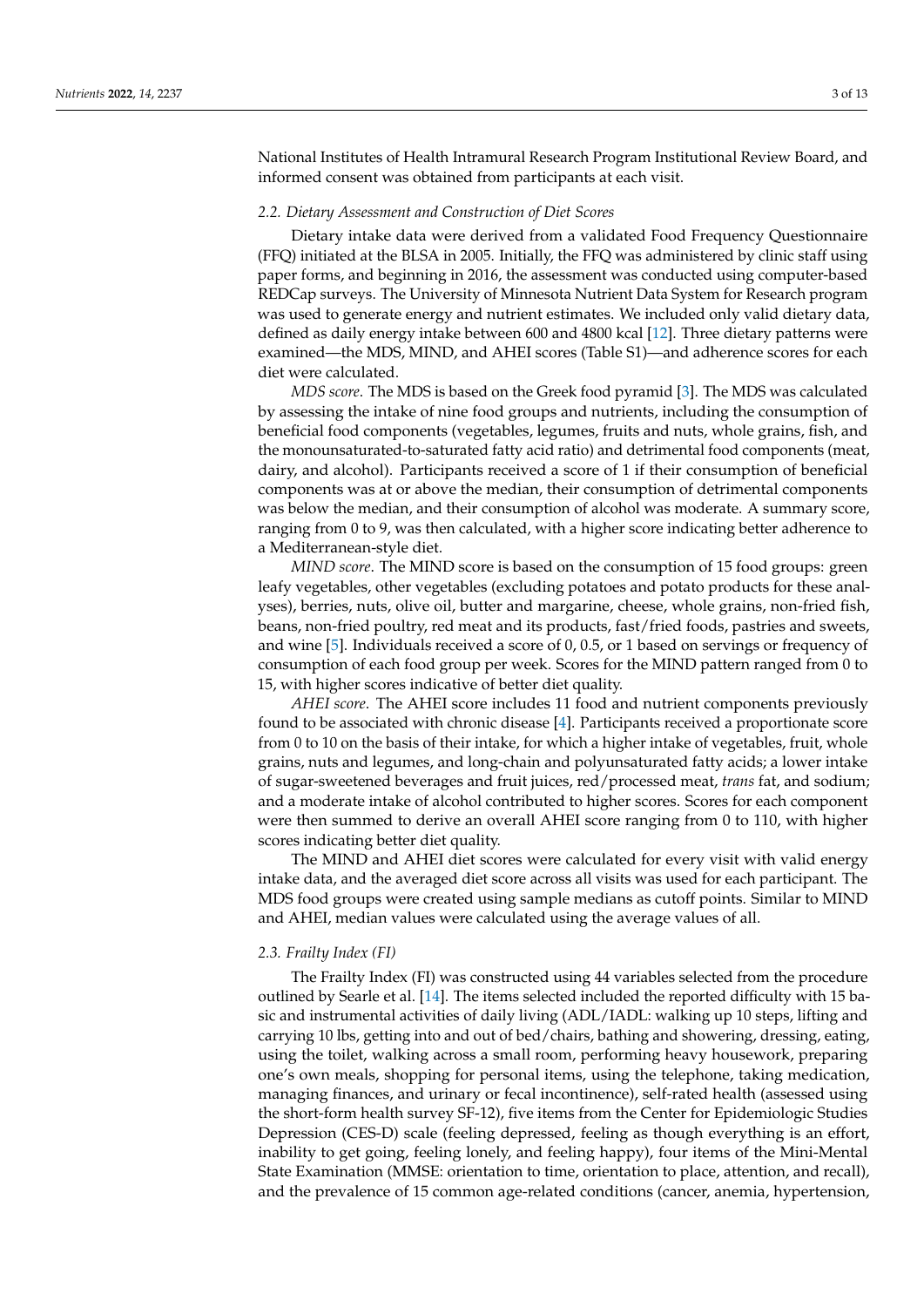diabetes, heart disease, congestive heart failure, stroke, peripheral artery disease, COPD, chronic kidney disease, hip replacement, joint pain, depression, Parkinson's, and cognitive impairment), 5% weight loss in the past year, low physical activity (lowest quartile of physical activity in the past year), slowness (lowest quintile walking speed stratified by sex and height), and weakness (lowest quintile grip strength stratified by sex and BMI). The cutoffs and scoring scheme are detailed in Table S2. FI was calculated for participants with less than 20% missing data at each study visit.

#### *2.4. Assessment of Plasma Metabolites*

The details of the metabolomic assessment are provided elsewhere [\[15\]](#page-10-14). In brief, plasma specimens were obtained from overnight fasting blood samples and stored at −80 ◦C. Metabolites were extracted and measured using liquid chromatography–tandem mass spectrometry (LC–MS/MS) at Biocrates Life Sciences AG (Innsbruck, Austria) using the  $MXP^{\circledR}$  Quant 500 kit. Lipids and hexoses were measured by flow injection analysis– tandem mass spectrometry (FIA-MS/MS) using a 5500 QTRAP<sup>®</sup> instrument (AB Sciex, Darmstadt, Germany) with an electrospray ionization source. Twenty-six biochemical classes measured by liquid chromatography–tandem mass spectrometry (LC–MS/MS) using the same 5500 QTRAP<sup>®</sup> instrument, including amino acids, related amino acids, carboxylic acids, fatty acids, indole derivatives, biogenic amines, bile acids, cresols, alkaloids, amine oxides, hormones, vitamins and cofactors, and nucleobases related metabolites, were quantified using appropriate mass spectrometry software (Sciex Analyst®) and imported into Biocrates MetIDQ™ software for further analysis. The accuracy of the measurements, as determined by internal calibrators, was in the normal range of the method for all analytes. Quality control samples were within the predefined tolerances of the method. Metabolites with values below the limit of detection (LOD) were set as missing, and those with >30% missing were removed from the analysis. For metabolites with  $\leq$ 30% missing, values were set at half the minimum value. Of the 622 metabolites measured, 466 passed quality control (Table S3).

## *2.5. Assessment of Covariates*

Participant demographic characteristics, including age and sex, were collected during a medical examination. Body mass index (BMI) was calculated as the ratio of weight (kg) and height squared (m<sup>2</sup>). Weight and height were measured using a calibrated scale. Serum creatinine was measured using an isotope dilution mass spectrometry (IDMS)-traceable serum creatinine assay. The estimated glomerular filtration rate (eGFR) was calculated using the MDRD equation [\[16\]](#page-10-15).

## *2.6. Statistical Analysis*

Cross-sectional associations between each dietary pattern score (MIND, MDS, and AHEI) and individual metabolites were assessed using linear regression models, with diet scores as the dependent variables and metabolites as the independent variables. Models were adjusted for age, sex, eGFR, and total energy intake. A *p*-value of ≤0.05 (after correction for false discovery rate, FDR) was considered statistically significant.

To identify a set of metabolites that best predicts each diet score, we implemented regularized regression using *eNetXplorer* [\[17\]](#page-10-16), an R package that tests the accuracy and significance of a family of elastic net generalized linear models ranging from ridge regression (alpha  $= 0$ ) to lasso regression (alpha  $= 1$ ). To select the optimal model, the elastic net mixing parameter alpha was scanned from 0 to 1 in increments of 0.1. For MIND and AHEI, we further tested values between 0 and 0.1 at increments of 0.01. For each alpha value, a grid search was performed over 100 penalty parameter λ values. For each λ, elastic net cross-validation models were generated for 500 runs, in which each run randomly assigned observations among 5 folds. The chosen regularization  $\lambda$  was determined by maximizing a quality function (QF) that compared the out-of-bag (i.e., not used in training) predicted response with the observed response. We used Pearson's correlation, the default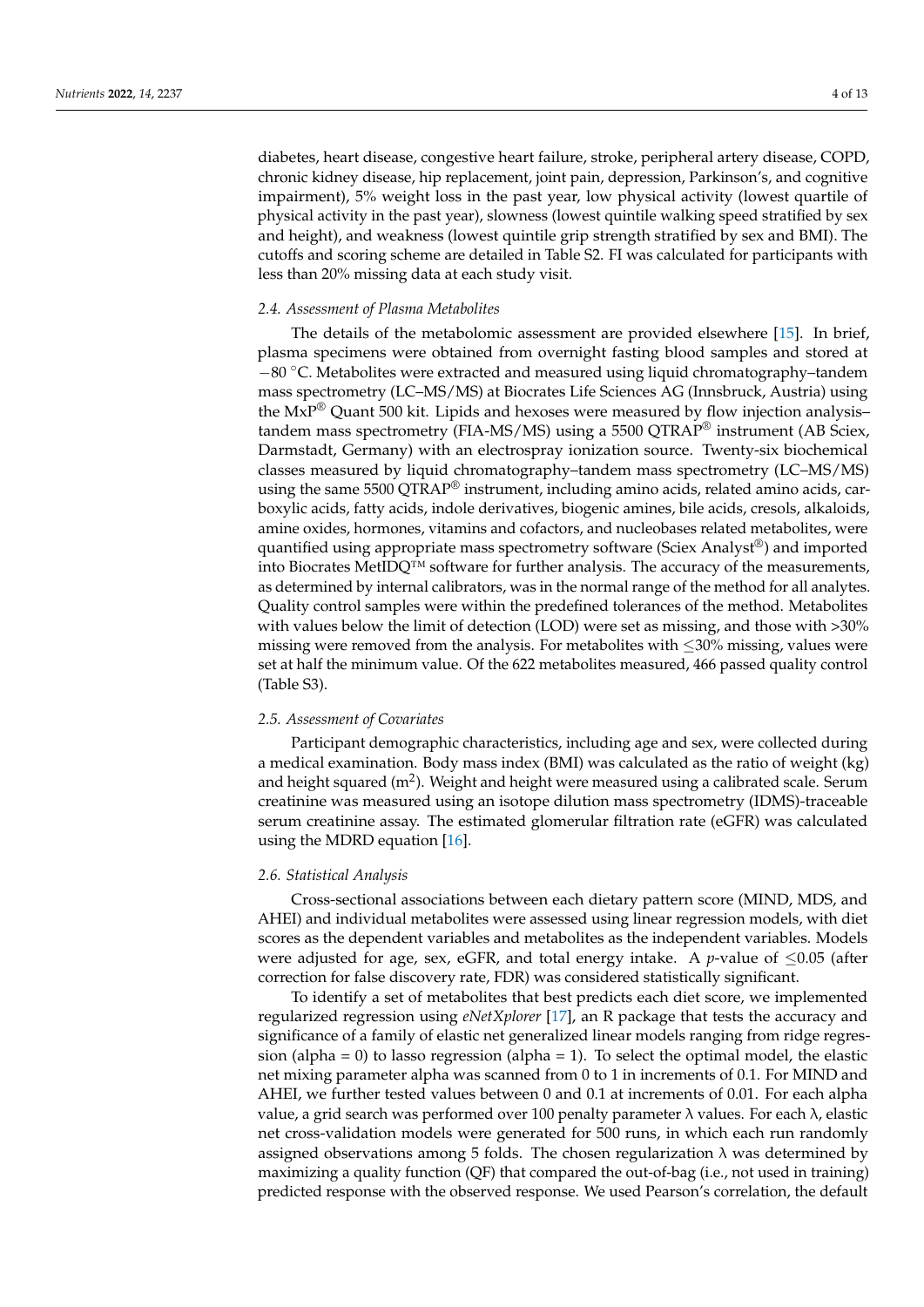QF provided for linear regression. From the maximum QF as a function of alpha, in turn, the optimal alpha value was determined. Following a similar procedure, 125 null models were generated in the same fashion, each of them trained and tested on a randomly shuffled response vector. Significant metabolites were determined by comparing variable importance criteria—namely, coefficients (size effects) and frequencies—between the model and the null model ensemble [\[17\]](#page-10-16). The predicted values, or the sum of the coefficient-weighted scores for significant metabolites at the optimal alpha and  $\lambda$  values, were used as the metabolomic diet score. The optimal mixing parameter alpha values were 0.4, 0.02, and 0 for the MDS, MIND, and AHEI, respectively (Figure S1). The corresponding penalty parameter  $\lambda$  values for these models were 0.093, 0.766, and 6.936, respectively (Figure S2).

To determine whether the metabolites mediate the relationship between diet and FI, we conducted mediation analyses using the *mediation* R package [\[18\]](#page-10-17). This was performed in two steps. First, a mediation model was built in which the mediator (metabolomic diet score) was regressed on the diet score. Next, FI was regressed on the diet score adjusted for the metabolomic diet score. Four estimates were then calculated: the total effect (TE), which reflected the effect of diet on FI without consideration of the metabolomic diet score; the average direct effect (ADE) and the average causal mediated effect (ACME), which reflected the direct and mediated/indirect effects of diet on FI, respectively; and the proportion of mediation that captures the ratio between ACME and TE. The average estimates and 95% CI were calculated from 500 non-parametric bootstrapped samples. A value of  $p \leq 0.05$ was considered statistically significant for mediation. All analyses were conducted using R version 3.6.2.

## **3. Results**

## *3.1. Association of Dietary Patterns with Frailty Index*

The demographic, clinical, and dietary characteristics of 806 BLSA participants are presented in Table [1.](#page-4-0) The average scores for the MDS, MIND, and AHEI were 4.3, 8.04, and 55.2, respectively. The correlations between the three dietary scores from highest to lowest were as follows: MIND and AHEI ( $r = 0.66$ ), MIND and MDS ( $r = 0.64$ ), and MDS and AHEI (r = 0.57). All dietary scores were inversely associated with FI (AHEI:  $\beta = -0.008 \pm 0.002$ , *p* < 0.001; MDS: β = −0.006 ± 0.002, *p* < 0.001; MIND: β = −0.006 ± 0.002, *p* = 0.005).

<span id="page-4-0"></span>**Table 1.** Socio-demographic characteristics, dietary scores, and frailty index components.

|                                  | Value * $(n = 806)$      |  |  |
|----------------------------------|--------------------------|--|--|
| Age, years                       | 73.3 (7.1, 65–95)        |  |  |
| Men, $n$ $\left(\% \right)$      | 391 (48.5)               |  |  |
| Race, $n$ (%)                    |                          |  |  |
| White                            | 577 (71.6)               |  |  |
| <b>Black</b>                     | 183 (22.7)               |  |  |
| Other                            | 46(5.7)                  |  |  |
| <b>MIND</b> score                | $8.0(1.4, 4-13)$         |  |  |
| MDS score                        | $4.3(1.3, 0-8)$          |  |  |
| AHEI score                       | $55.2(8.1, 27.2 - 81.1)$ |  |  |
| eGFR, mL/min/1.73 m <sup>2</sup> | 69.1 (15.4, 15.3–127.2)  |  |  |
| Frailty Index                    | $0.1(0.1, 0-0.4)$        |  |  |

\* Values are expressed as means (SD, minimum–maximum) for continuous variables and *n* (%) for categorical variables.

## *3.2. Metabolomic Biomarkers of Dietary Patterns*

Of the 466 metabolites assessed, we found 236, 218, and 278 metabolites associated with the MDS, MIND, and AHEI, respectively, after correction for false discovery rate (Table S4, Figure S3). There were 176 metabolites associated with all three diet scores. Of the 191 triglyceride metabolites measured, 123 were associated with all diet scores. These triglycerides represented two clusters of highly correlated metabolites (Figure S4). The first cluster of six triglycerides was positively correlated with diet scores, while the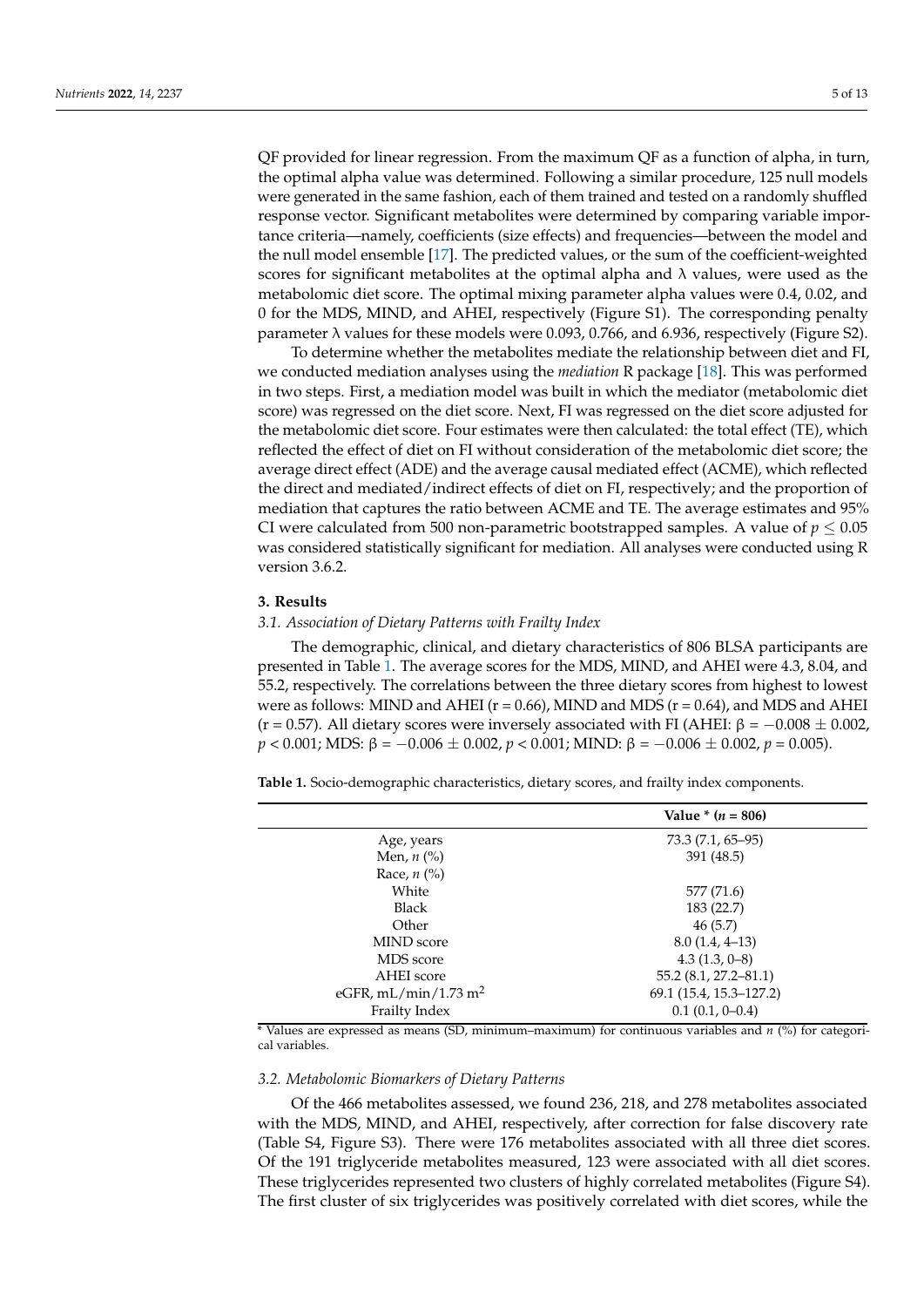second cluster of 117 metabolites was negatively associated with diet scores. The most significant positively associated triglyceride was TG(22:6\_34:3) for all diet scores. The most significant negatively associated triglycerides were TG(22:4\_34:2) (β = −0.21 ± 0.036,  $p = 4.15 \times 10^{-7}$ ), TG(16:0\_35:2) ( $\beta = -0.23 \pm 0.036$ ,  $p = 2.42 \times 10^{-8}$ ), and TG(20:4\_32:0)  $\beta$ ( $\beta$  = 0.29  $\pm$  0.034,  $p$  = 2.96  $\times$  10<sup>-14</sup>) for MIND, MDS, and AHEI, respectively (Figure 1). There were 24 diet-associated phosphatidylcholine (PC) metabolites. One highly correlated cluster of eight metabolites was negatively associated with diet scores, with PC diacyl C40:4 being the most significant (Figure S5 and Figure [1\)](#page-5-0). There were two clusters of 16 PC metabolites positively associated with diet scores, with the most significant being PC diacyl C38:6 ( $\beta = 0.24 \pm 0.035$ ,  $p = 7.04 \times 10^{-9}$ ), PC diacyl C42:2 ( $\beta = 0.24 \pm 0.035$ ,  $p = 8.42 \times 10^{-9}$ ), and PC diacyl C42:0 (β = 0.21  $\pm$  0.035,  $p = 2.54 \times 10^{-8}$ ) for MIND, MDS, and AHEI, respectively. The 29 remaining metabolites were from the classes of cholesterol esters (5), ceramides (4), diglycerides (3), lysophosphatidylcholines (3), sphingomyelins (3), amino acids and amino acid-related compounds (3), bile acids (2), fatty acids (2), indoles and derivatives (2), acylcarnitines (1), and carboxylic acids (1). and carboxylic acids (1).

<span id="page-5-0"></span>



#### *3.3. Metabolomic Signature Mediate Associations between Diet and Frailty Index*

To create a metabolomic signature of diet, significant metabolites were selected using elastic net regression. There were 10, 41, and 59 metabolites selected using elastic net regression for the MDS, MIND, and AHEI, respectively (Figure 2). Four metabolites (tryptophan betaine (TrpBetaine), CE (17:1), PCaaC40:5, and PCaeC42:3) were included in all three dietary pattern scores. The correlations between the metabolomic diet score (metDS) and the observed diet score were 0.42, 0.49, and 0.56 for the MDS, MIND, and AHEI, respectively (Figur[e](#page-6-0) 2). Adjusting for covariates (sex, age, eGFR, and total energy intake), the metDS explained 23.4%, 26.9%, and 31.7% of the variance in the MDS, MIND, and AHEI, respectively. To test whether the metDS mediated the association between the diet indices and the frailty index, we conducted mediation analyses (Table [2\)](#page-6-1). For MIND and AHEI, the indirect effect (or average causal mediation effect) was significant (*p* < 0.001), supporting the mediating effect of the metDS on diet and FI. The metDS mediated 55% and 61% of the association between MIND and AHEI and FI, respectively.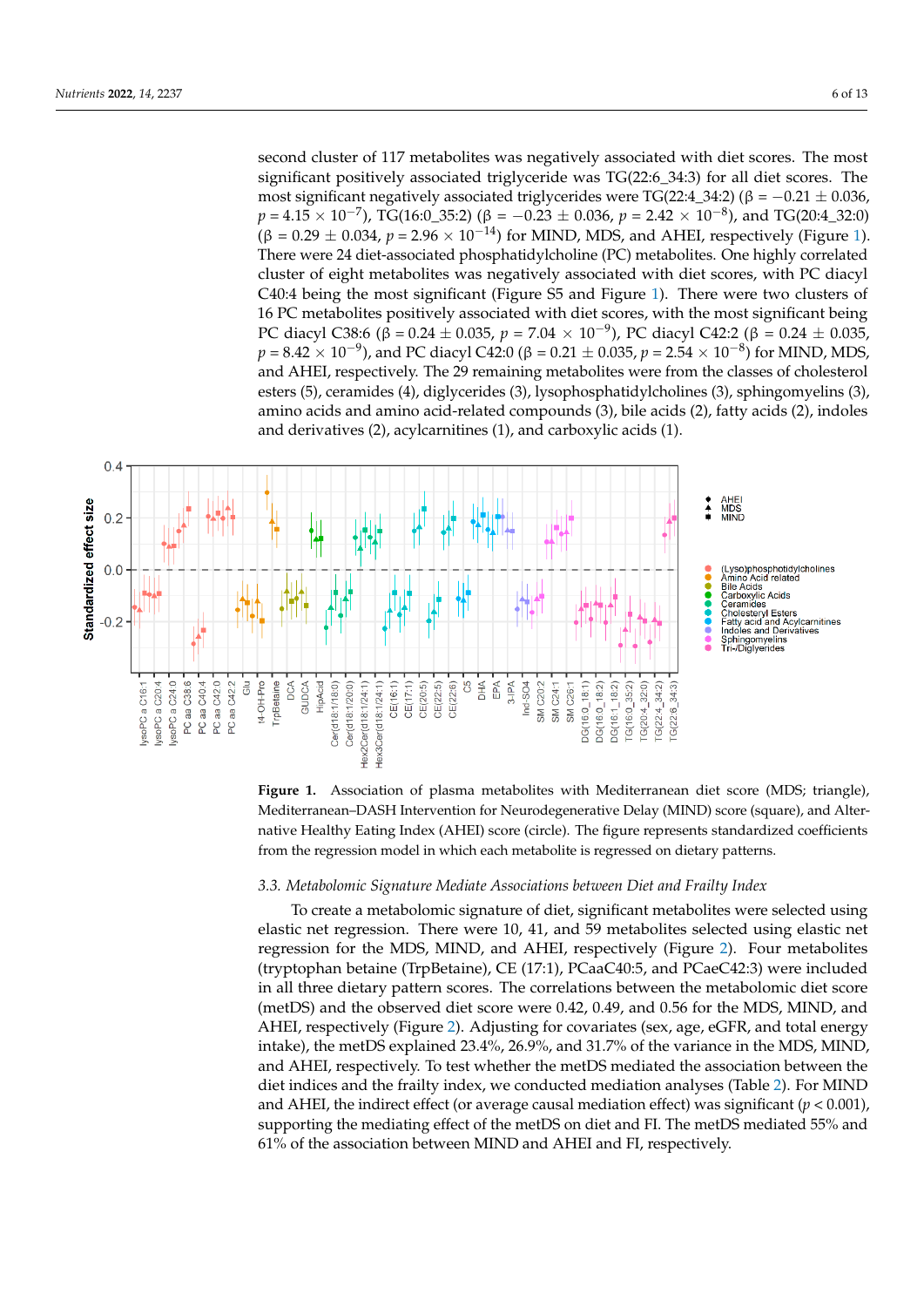<span id="page-6-0"></span>

Figure 2. Metabolites selected to create metabolomic diet score. (A) Using elastic net regression, 10, 41, and 59 metabolites were selected to create a metabolomic diet score (metDS) for MDS, MIND, 41, and 59 metabolites were selected to create a metabolomic diet score (metDS) for MDS, MIND, and<br>AHEI, respectively. There were 4 metabolites common to all three dietary patterns, 19 metabolites associated with two dietary patterns, and 60 metabolites unique to individual dietary pattern score. The metDS showed moderate associations with the measured diet scores, with a correlation of 0.42 of 0.42 for MDS (**B**), 0.49 for MIND (**C**), and 0.56 for AHEI (**D**). for MDS (**B**), 0.49 for MIND (**C**), and 0.56 for AHEI (**D**).

<span id="page-6-1"></span>

|                | Table 2. Results of mediation analysis of metabolomic diet score on the association between diet and |  |  |
|----------------|------------------------------------------------------------------------------------------------------|--|--|
| frailty index. |                                                                                                      |  |  |

|             | <b>MDS</b> |                      |                  | <b>MIND</b> |                    | <b>AHEI</b> |           |                      |         |
|-------------|------------|----------------------|------------------|-------------|--------------------|-------------|-----------|----------------------|---------|
|             | Estimate   | 95% CI               | $\boldsymbol{n}$ | Estimate    | 95% CI             |             | Estimate  | 95% CI               |         |
| <b>ACME</b> | $-0.001$   | $(-0.003, -0.00001)$ | 0.076            | $-0.003$    | $(-0.004, -0.001)$ | < 0.001     | $-0.0005$ | $(-0.0008, -0.0003)$ | < 0.001 |
| ADE         | $-0.003$   | $(-0.006, 0.0004)$   | 0.052            | $-0.002$    | $(-0.005, 0.001)$  | 0.256       | $-0.0004$ | $(-0.001, 0.0002)$   | 0.14    |
| TE          | $-0.004$   | $(-0.007, -0.001)$   | 0.012            | $-0.005$    | $(-0.008, -0.001)$ | 0.004       | $-0.001$  | $(-0.0015, -0.0004)$ | < 0.001 |
| PМ          | 0.29       | $(-0.05, 0.97)$      | 0.088            | 0.55        | (0.21, 0.95)       | 0.004       | 0.61      | (0.26, 1.31)         | < 0.001 |

ACME—average causal mediation effect; ADE—average direct effect; TE—total effect; PM—proportion mediation (ratio of ACME to TE).

# **4. Discussion**

We identified the plasma metabolomic profile of three different summary dietary pattern measures in 806 BLSA participants aged 65 years or older. We found over 200 plasma metabolites associated with each dietary pattern, with 176 metabolites in common. To create a metabolomic signature of diet (metDS), significant metabolites were selected using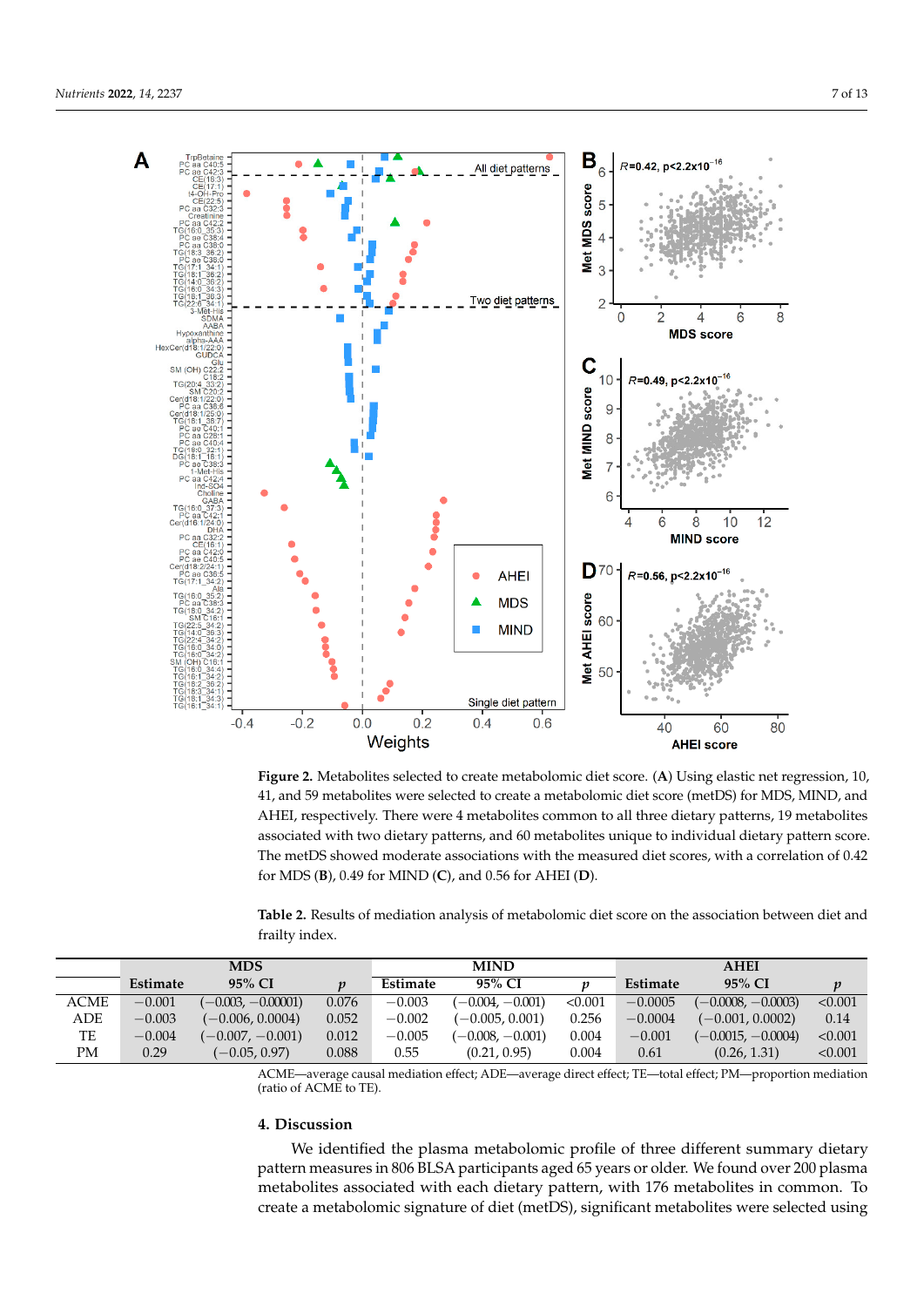regularized regression methods. The correlation between the metDS and the measured dietary patterns was consistent with previous reports [\[19\]](#page-10-18). There were four metabolites (TrpBetaine, CE(17:1), PCaa C40:5, and PCae C42:3) that were common to all three diet pattern summary scores. The identified metabolomic signatures represent a wide range of lipids species, amino acids and derivatives, bile acids, and vitamins. This metabolomic signature partially mediated the relationship between diet and frailty index for MIND and AHEI. This suggests that adherence to the dietary patterns examined may slow the accumulation of deficits through the modulation of the different pathways represented by the various metabolites. Understanding the roles of the diet-related metabolites provides us with clues about the underlying molecular mechanisms of the effects of diet on frailty status. The potential mechanisms are described below.

There have been several metabolomic investigations of dietary patterns in observational studies [\[20\]](#page-11-0). A key challenge in comparing metabolomic studies of diet lies in the different methodologies used to assess both diet and metabolites, as coverage of metabolites differs across platforms with little overlap [\[20\]](#page-11-0). In this regard, the Fenland study, a large cohort of 10,806 participants, used the MDS to assess diet and the Biocrates platform to assess 175 plasma metabolites [\[19\]](#page-10-18). They identified 66 diet-associated metabolites, of which 54 passed quality control in the BLSA, and 37, or 69% were significantly associated with MDS. In particular, there was a high degree of agreement for the phosphatidylcholines (PC), lysophosphatidylcholines (LPC), and sphingomyelins [\[19\]](#page-10-18). This indicates that when using the same assessment tools to measure metabolites and diet, there is a high degree of consistency in diet-associated metabolites across geographically distinct populations. Since the average age of Fenland study participants was much lower than that of the BLSA participants (48.4 vs. 73.3 years), this suggests that diet biomarkers are consistent, independent of age. Interestingly, a recent study reported that adherence to the World Cancer Research Fund dietary recommendations was associated with a lower abundance of 10 phosphatidylcholines in a study of 195 participants with colorectal cancer [\[19\]](#page-10-18), most of which were consistent with the PCs identified with MDS. Together, these studies suggest that PCs may be an indicator of habitual adherence to a healthy diet.

Previous observational and intervention studies have found the MDS and AHEI to be associated with favorable lipid profiles, including lower triglycerides [\[21,](#page-11-1)[22\]](#page-11-2). Triglycerides were the most represented metabolite in the targeted metabolomics platform, and they were the class with the greatest number of metabolites associated with diet scores in this study. The significant triglyceride metabolites reflected two correlated clusters. Interestingly, the positively associated triglycerides contain eicosapentaenoic acid (EPA) or docosahexaenoic acid (DHA), with five of the triglycerides containing DHA or EPA and the sixth triglyceride, TG (18:1\_38:7), possibly containing DHA or EPA. A positive association with EPA and DHA was also observed in free fatty acids and cholesterol esters in our data. Food sources of DHA and EPA include nuts, seeds, and fish; thus, these positive associations are consistent with the consumption of these source foods, which is considered consistent with a healthy dietary pattern. The negatively associated TG metabolites with diet scores include a large number of fatty acid species, including arachidonic acid, linoleic acid, palmitic acid, and myristic acid. These data suggest that adherence to a healthier dietary pattern is associated with longer-chain fatty acids; however, a more detailed lipidomic analysis that can identify all side chains may provide a more comprehensive TG profile of dietary intake.

In addition to TG and PC, several other lipid metabolites were associated with dietary patterns, including sphingolipids, such as ceramides and sphingomyelins (SMs). Both ceramides and sphingomyelins play a structural role in cell membranes and regulate signaling as second messenger molecules [\[23\]](#page-11-3). These bioactive lipids have been linked with different biological processes, including apoptosis, inflammation, oxidative stress, and senescence [\[24–](#page-11-4)[26\]](#page-11-5). Sphingolipids have been associated with longevity, AD, and irritable bowel syndrome [\[27–](#page-11-6)[29\]](#page-11-7). In the BLSA, ceramides (d18:1/18:0 and d18:1/20:0) and SM C20:2 were negatively associated with adherence to all three dietary patterns, while the very-long-chain SM C24:1 and SM C26:1 were positively associated with adherence to all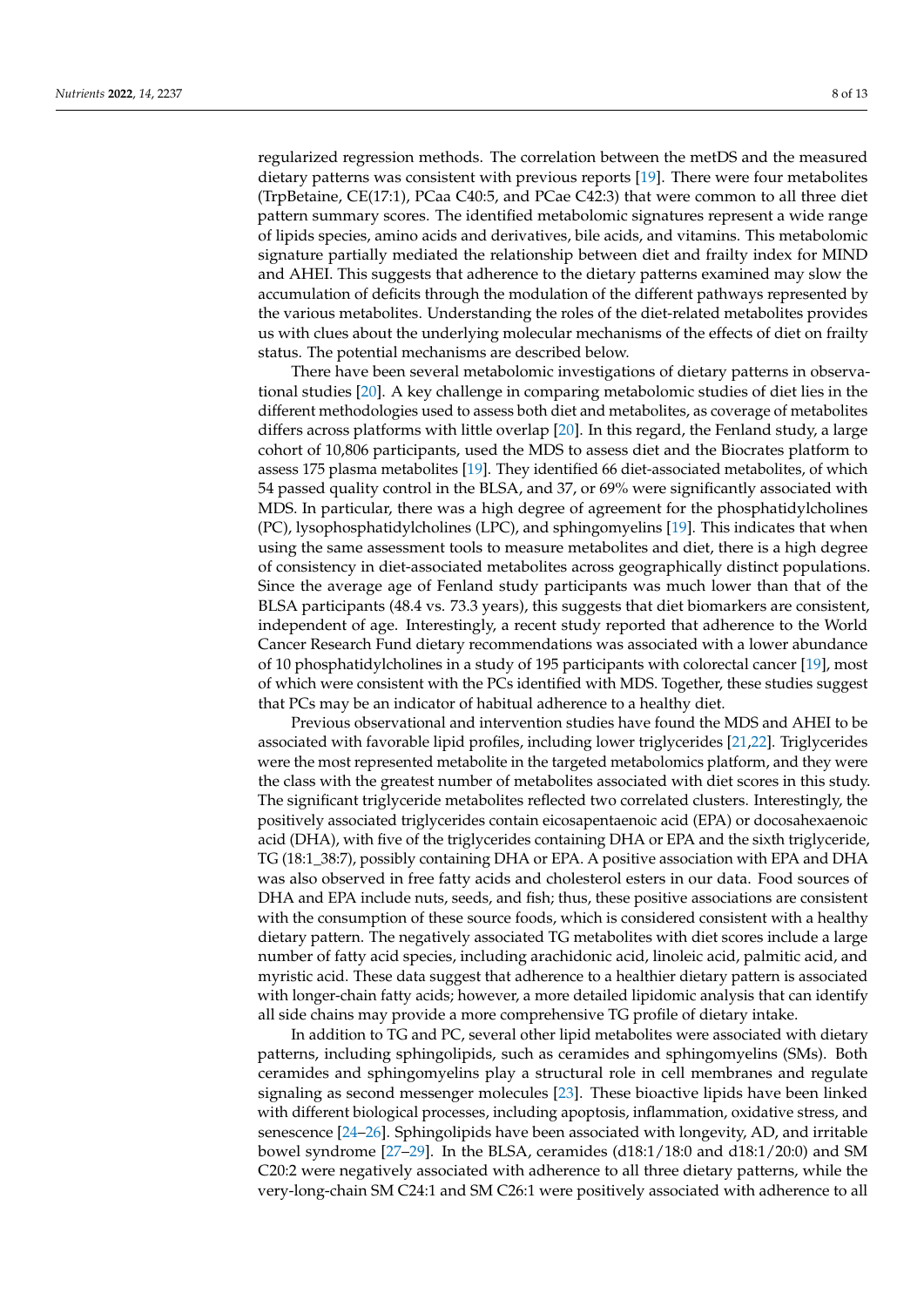the three dietary patterns. Several studies support these observations. For example, in the Framingham offspring study, adherence to the MDS was inversely associated with d18:1/16:0 and d18:1/22:0 [\[30\]](#page-11-8); while d18:1/16:0 was not significant in the MDS in our study, d18:1/22:0 was trended toward an inverse association in the MDS. The negative association for Cer d18:1/22:0 was also observed in the Prudent diet in the Women's Health Initiative (WHI) [\[31\]](#page-11-9). In the WHI, SM24:1 was negatively associated with a Westernstyle diet and positively associated with the Prudent diet, which is consistent with the positive association observed in the BLSA. Furthermore, Hex3Cer (d18:1/24:1) and Hex2Cer (d18:1/24:1) were also positively associated with all diet summaries in our study. Nervonic acid (24:1) is available as a dietary supplement and in whole foods, including swordfish, salmon, sesame seeds, and quinoa. While nervonic acid levels could be influenced by non-food sources, it is possible that the positive associations with the dietary patterns observed in the BLSA reflect the consumption of foods rich in nervonic acid. Overall, the consistent associations between lipids and different dietary patterns suggest that the lipidomic profile could be an informative biomarker of habitual diet intake.

Three amino acid derivatives associated with diet patterns were previously identified as biomarkers of specific food groups. Tryptophan betaine (TrpBetaine) is a derivative of the amino acid tryptophan that has previously been positively associated with nut intake [\[32,](#page-11-10)[33\]](#page-11-11). Trans-4-hydroxyproline (t4-OH-Pro), which is a derivative of proline, has been positively associated with meat consumption [\[33\]](#page-11-11). Consistent with these observations, Trp-Betaine was positively associated and t4-OH-Pro was negatively associated with adherence to diet patterns examined in these analyses. TrpBetaine, or hypaphorine, is a derivative of tryptophan that was shown to have anti-inflammatory properties through the regulation of the PI3K/Akt/mTOR signaling pathway [\[34\]](#page-11-12). Interestingly, TrpBetaine was included in the signature of all three dietary patterns, supporting the ability of the anti-inflammatory effect of diet to reduce the burden of frailty. Another amino acid derivative, hippuric acid (HA), was positively associated with adherence to the three dietary patterns. HA is produced by bacteria from plant phenols, and urinary HA increases with the consumption of fruits and vegetables [\[35\]](#page-11-13). Interestingly, there has been increasing interest in HA as a potential biomarker of frailty that could be used to monitor the development of geriatric syndromes [\[36\]](#page-11-14). Moreover, a recent study demonstrated that fruit and vegetable consumption mediated the association between HA and frailty [\[37\]](#page-11-15). Our data support these previous findings, as adherence to a "healthier" dietary pattern represents a diet rich in phenolic compounds, including fruits and vegetables. Taken together, HA could be used as a tool to identify individuals with poor diets who could be targeted for dietary intervention to improve aging trajectories.

Several metabolites associated with the dietary patterns were microbiome-derived. In particular, several tryptophan metabolites were identified. Tryptophan, present in animal protein, is utilized by gut bacteria and converted to indole, which is then absorbed by gut villi and enters the portal system of the liver, where it is sulfated and metabolized into indoxyl sulfate (Ind-SO4) [\[38\]](#page-11-16). Ind-SO4 is a metabolite characteristic of the consumption of a Western-style diet and is associated with a higher intake of animal protein [\[39\]](#page-11-17). Consistent with this observation, greater adherence to the dietary patterns examined in this study was inversely associated with Ind-SO4. Plasma Ind-SO4 has been associated with incident cardiovascular events in patients with mild chronic heart failure [\[40\]](#page-11-18) and chronic kidney disease [\[41\]](#page-11-19). Dietary patterns play an important role in the composition of the gut microbiome and the bioactive compounds they produce. In a small pilot study, 10 healthy participants were randomized to a fast-food diet and a Mediterranean-style diet for a period of 4 days, and the effects of these diets on the gut microbiome composition and plasma concentrations of bacteria-produced metabolites were examined. Of note, the researchers observed that metabolites such as indole-3-propionic acid (3-IPA) and indole-3 acetic acid (3-IAA) increased in participants on the Mediterranean diet and decreased in those on the fast-food diet [\[42\]](#page-11-20). In our analyses of the BLSA, 3-IPA was positively associated with adherence to the three dietary patterns, consistent with the observational study. Unexpect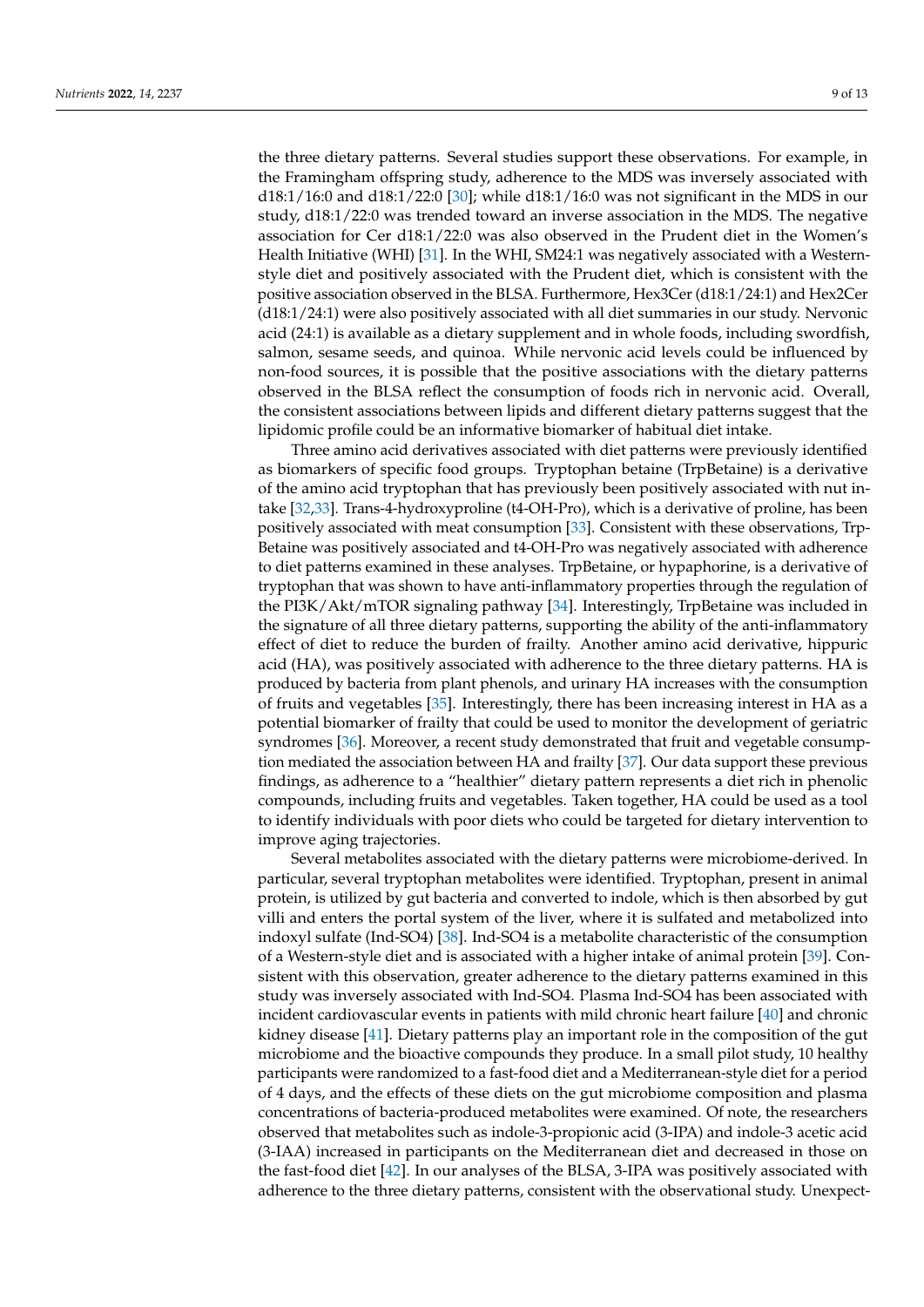edly, 3-IAA was negatively associated with adherence to the MDS and AHEI. Both 3-IAA and 3-IPA have shown antioxidant and low pro-oxidative properties [\[43](#page-11-21)[,44\]](#page-12-0) and immune regulation through the activation of the aryl hydrocarbon receptor [\[45](#page-12-1)[,46\]](#page-12-2), and 3-IPA has been inversely associated with diabetes and inflammation [\[47\]](#page-12-3). The divergent association between IPA and IAA may have resulted from microbial changes, as dietary patterns have been shown to change gut microbiota composition [\[48\]](#page-12-4). IAA is predominantly produced by *Bacteroides* [\[47](#page-12-3)[,49,](#page-12-5)[50\]](#page-12-6), and IPA is produced predominantly by *Clostridium sporogenes* [\[50](#page-12-6)[,51\]](#page-12-7). Future studies should investigate the effect of dietary patterns on the gut microbiome and downstream effects on plasma metabolites to fully understand the results that were observed in this study.

Our study has several strengths, including dietary assessment using a validated FFQ and the study of dietary patterns, which is preferred over studying individual foods and nutrients. Moreover, our investigation included a comparison of different dietary patterns, which is a significant strength. Our study outcome, frailty, was characterized using a validated frailty index, which took deficits in health into account. This study also has several limitations. First, it is a cross-sectional study, and thus the results we report are associations and we cannot infer causal relationships. Second, the participants of the BLSA are more educated and healthier than the general US population of comparable age, and thus the generalizability of the study findings may be limited. However, the consistency of the results with studies on populations in other geographic regions with different health statuses suggests that the results are largely generalizable. Finally, although the metabolite panel assessed in this study was sizeable, we utilized a targeted metabolomics approach; therefore, it is likely that other relevant diet-related metabolites were not measured in our study. Therefore, it is important that future studies expand upon the work conducted here and by other investigators to build a comprehensive catalog of diet-related metabolites that could be used to monitor individuals' dietary habits.

## **5. Conclusions**

In summary, this study characterized the plasma metabolomics profile of adherence to three dietary patterns and found that large proportions of diet-associated metabolites were shared across three dietary pattern assessments, supporting common underlying mechanisms of the positive associations between better health and function and adherence to these dietary patterns. Importantly, evaluating plasma metabolites could be a useful tool to track adherence to a high-quality diet and promote healthy aging.

**Supplementary Materials:** The following supporting information can be downloaded at: [https:](https://www.mdpi.com/article/10.3390/nu14112237/s1) [//www.mdpi.com/article/10.3390/nu14112237/s1,](https://www.mdpi.com/article/10.3390/nu14112237/s1) Figure S1: Cross-validated performance of prediction models across alpha values; Figure S2: Selection of optimal penalty parameter λ by quality function (QF) maximization at the chosen mixing parameter alpha values for each diet score response; Figure S3: Associations between plasma metabolites and dietary patterns; Figure S4: Correlation coefficients of diet-associated triglycerides; Figure S5: Correlation coefficients of diet-associated phosphatidylcholine; Table S1: Components of dietary patterns; Table S2: Algorithm for construction of frailty index; Table S3: List of plasma metabolites measured and percent observation less than limit of detection (LOD); Table S4: Associations between 466 plasma metabolites and dietary patterns in the Baltimore Longitudinal Study on Aging.

**Author Contributions:** Conceptualization, T.T. and S.A.T.; methodology, T.T. and J.C.; software, J.C.; formal analysis, T.T. and Y.J.; investigation, L.F.; resources, L.F.; data curation, Q.T. and R.M.; writing—original draft preparation, T.T., S.A.T. and Y.J.; writing—review and editing, all authors.; visualization, T.T. and Y.J.; supervision, L.F.; project administration, E.M.S.; funding acquisition, L.F. and S.A.T. All authors have read and agreed to the published version of the manuscript.

**Funding:** Funding assistance was obtained from the NIH-National Institute on Aging, grant number R01-AG051752(SAT).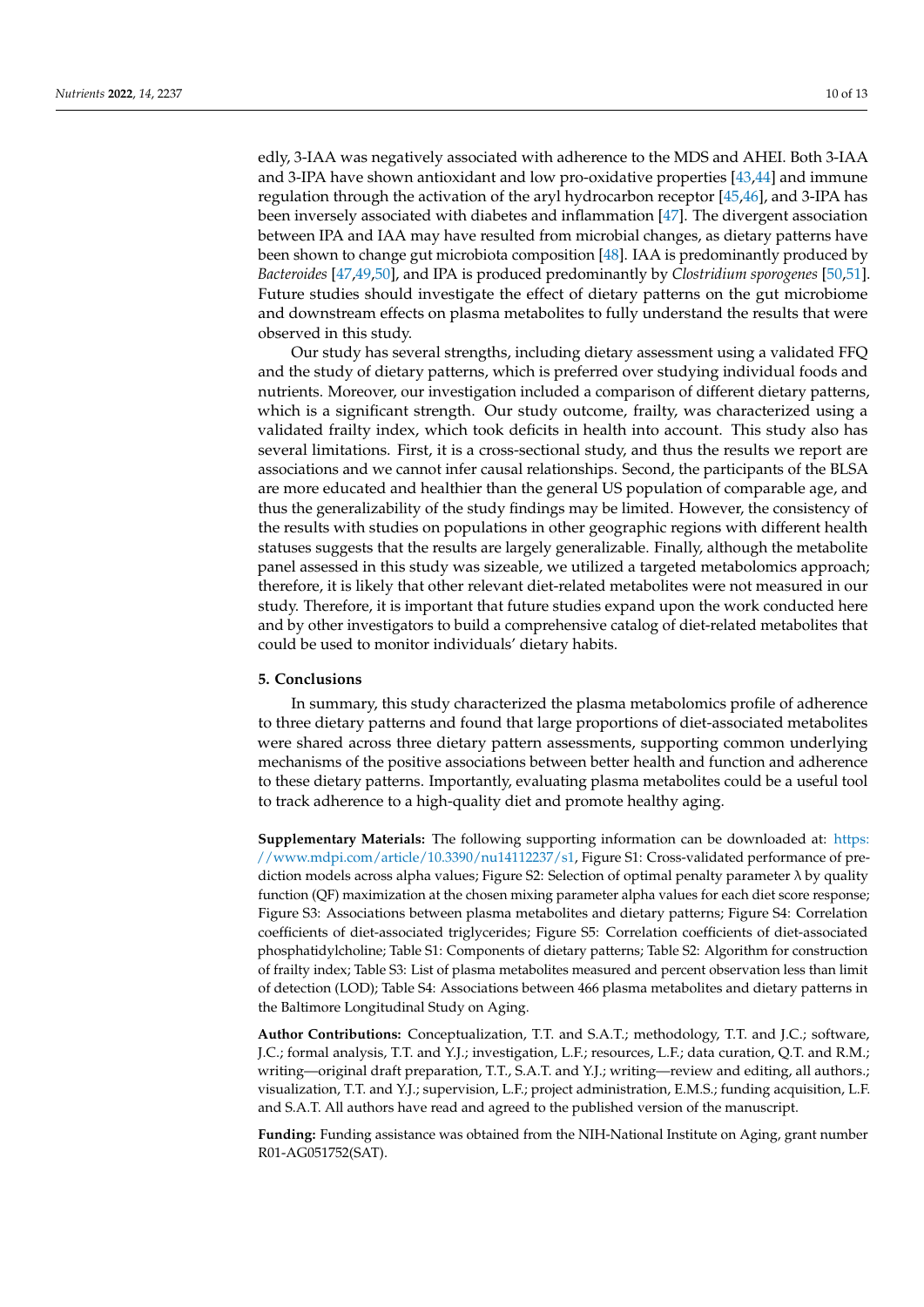**Institutional Review Board Statement:** The study protocol was approved by the Institutional Review Board (IRB) of the National Institute of Environmental Health Sciences (03-AG-0325; approval date: 10 May 2021).

**Informed Consent Statement:** Informed consent was obtained from all subjects involved in the study.

**Data Availability Statement:** Data from the Baltimore Longitudinal Study of Aging are available through the submission of the research proposal through <https://www.blsa.nih.gov/> (accessed on 20 March 2022).

**Acknowledgments:** This work was supported by the Intramural Research Program of the NIH, National Institute on Aging.

**Conflicts of Interest:** The authors declare no conflict of interest.

# **References**

- <span id="page-10-0"></span>1. WHO. Ageing and Health. Available online: <https://www.who.int/news-room/fact-sheets/detail/ageing-and-health> (accessed on 20 March 2021).
- <span id="page-10-1"></span>2. US Department of Agriculture; Center for Nutrition Policy and Promotion; Nutrition Evidence Library; Dietary Patterns Technical Expert Collaborative. A Series of Systematic Reviews on the Relationship between Dietary Patterns and Health Outcomes. Available online: <https://nesr.usda.gov/sites/default/files/2019-06/DietaryPatternsReport-FullFinal2.pdf> (accessed on 28 March 2022).
- <span id="page-10-2"></span>3. Trichopoulou, A.; Costacou, T.; Bamia, C.; Trichopoulos, D. Adherence to a Mediterranean Diet and Survival in a Greek Population. *N. Engl. J. Med.* **2003**, *348*, 2599–2608. [\[CrossRef\]](http://doi.org/10.1056/NEJMoa025039)
- <span id="page-10-3"></span>4. Chiuve, S.E.; Fung, T.T.; Rimm, E.B.; Hu, F.B.; McCullough, M.L.; Wang, M.; Stampfer, M.J.; Willett, W.C. Alternative Dietary Indices Both Strongly Predict Risk of Chronic Disease. *J. Nutr.* **2012**, *142*, 1009–1018. [\[CrossRef\]](http://doi.org/10.3945/jn.111.157222)
- <span id="page-10-4"></span>5. Morris, M.C.; Tangney, C.C.; Wang, Y.; Sacks, F.M.; Barnes, L.L.; Bennett, D.A.; Aggarwal, N.T. Mind diet slows cognitive decline with aging. *Alzheimer's Dement.* **2015**, *11*, 1015–1022. [\[CrossRef\]](http://doi.org/10.1016/j.jalz.2015.04.011)
- <span id="page-10-5"></span>6. Tanaka, T.; Talegawkar, S.; Jin, Y.; Bandinelli, S.; Ferrucci, L. Association of Adherence to the Mediterranean-Style Diet with Lower Frailty Index in Older Adults. *Nutrients* **2021**, *13*, 1129. [\[CrossRef\]](http://doi.org/10.3390/nu13041129)
- <span id="page-10-6"></span>7. Talegawkar, S.A.; Bandinelli, S.; Bandeen-Roche, K.; Chen, P.; Milaneschi, Y.; Tanaka, T.; Semba, R.D.; Guralnik, J.M.; Ferrucci, L. A Higher Adherence to a Mediterranean-Style Diet Is Inversely Associated with the Development of Frailty in Community-Dwelling Elderly Men and Women. *J. Nutr.* **2012**, *142*, 2161–2166. [\[CrossRef\]](http://doi.org/10.3945/jn.112.165498)
- <span id="page-10-7"></span>8. Jin, Y.; Tanaka, T.; Ma, Y.; Bandinelli, S.; Ferrucci, L.; Talegawkar, S.A. Cardiovascular Health Is Associated with Disability Among Older Community Dwelling Men and Women. *J. Aging Health* **2018**, *31*, 1339–1352. [\[CrossRef\]](http://doi.org/10.1177/0898264318778417)
- <span id="page-10-8"></span>9. Talegawkar, S.A.; Jin, Y.; Simonsick, E.M.; Tucker, K.L.; Ferrucci, L.; Tanaka, T. The Mediterranean-DASH Intervention for Neurodegenerative Delay (MIND) diet is associated with physical function and grip strength in older men and women. *Am. J. Clin. Nutr.* **2021**, *115*, 625–632. [\[CrossRef\]](http://doi.org/10.1093/ajcn/nqab310)
- <span id="page-10-9"></span>10. Gowda, G.A.N.; Zhang, S.; Gu, H.; Asiago, V.; Shanaiah, N.; Raftery, D. Metabolomics-based methods for early disease diagnostics. *Expert Rev. Mol. Diagn.* **2008**, *8*, 617–633. [\[CrossRef\]](http://doi.org/10.1586/14737159.8.5.617)
- <span id="page-10-10"></span>11. Jones, D.P.; Park, Y.; Ziegler, T.R. Nutritional Metabolomics: Progress in Addressing Complexity in Diet and Health. *Annu. Rev. Nutr.* **2012**, *32*, 183–202. [\[CrossRef\]](http://doi.org/10.1146/annurev-nutr-072610-145159)
- <span id="page-10-11"></span>12. Picó, C.; Serra, F.; Rodríguez, A.M.; Keijer, J.; Palou, A. Biomarkers of Nutrition and Health: New Tools for New Approaches. *Nutrients* **2019**, *11*, 1092. [\[CrossRef\]](http://doi.org/10.3390/nu11051092)
- <span id="page-10-12"></span>13. Shock, N.W.; Greulick, R.C.; Andres, R.; Arenberg, D.; Costa., P.; Lakatta., E.; Tobin, J.D. *Normal Human Aging: The Baltimore Study of Aging*; NIH Publication No.84-2450; U.S. Government Printing Office: Washington, DC, USA, 1984.
- <span id="page-10-13"></span>14. Searle, S.D.; Mitnitski, A.; Gahbauer, E.A.; Gill, T.M.; Rockwood, K. A standard procedure for creating a frailty index. *BMC Geriatr.* **2008**, *8*, 24. [\[CrossRef\]](http://doi.org/10.1186/1471-2318-8-24)
- <span id="page-10-14"></span>15. Yamaguchi, Y.; Zampino, M.; Moaddel, R.; Chen, T.K.; Tian, Q.; Ferrucci, L.; Semba, R.D. Plasma metabolites associated with chronic kidney disease and renal function in adults from the Baltimore Longitudinal Study of Aging. *Metabolomics* **2021**, *17*, 9. [\[CrossRef\]](http://doi.org/10.1007/s11306-020-01762-3)
- <span id="page-10-15"></span>16. Levey, A.S.; Bosch, J.P.; Lewis, J.B.; Greene, T.; Rogers, N.; Roth, D. A More Accurate Method to Estimate Glomerular Filtration Rate from Serum Creatinine: A New Prediction Equation. Modification of Diet in Renal Disease Study Group. *Ann. Intern. Med.* **1999**, *130*, 461–470. [\[CrossRef\]](http://doi.org/10.7326/0003-4819-130-6-199903160-00002)
- <span id="page-10-16"></span>17. Candia, J.; Tsang, J.S. eNetXplorer: An R package for the quantitative exploration of elastic net families for generalized linear models. *BMC Bioinform.* **2019**, *20*, 189. [\[CrossRef\]](http://doi.org/10.1186/s12859-019-2778-5)
- <span id="page-10-17"></span>18. Tingley, D.; Yamamoto, T.; Hirose, K.; Keele, L.; Imai, K. Mediation: R Package for Causal Mediation Analysis. *J. Stat. Softw.* **2014**, *59*, 1–38. [\[CrossRef\]](http://doi.org/10.18637/jss.v059.i05)
- <span id="page-10-18"></span>19. Tong, T.Y.; Koulman, A.; Griffin, J.L.; Wareham, N.; Forouhi, N.; Imamura, F. A Combination of Metabolites Predicts Adherence to the Mediterranean Diet Pattern and Its Associations with Insulin Sensitivity and Lipid Homeostasis in the General Population: The Fenland Study, United Kingdom. *J. Nutr.* **2020**, *150*, 568–578. [\[CrossRef\]](http://doi.org/10.1093/jn/nxz263)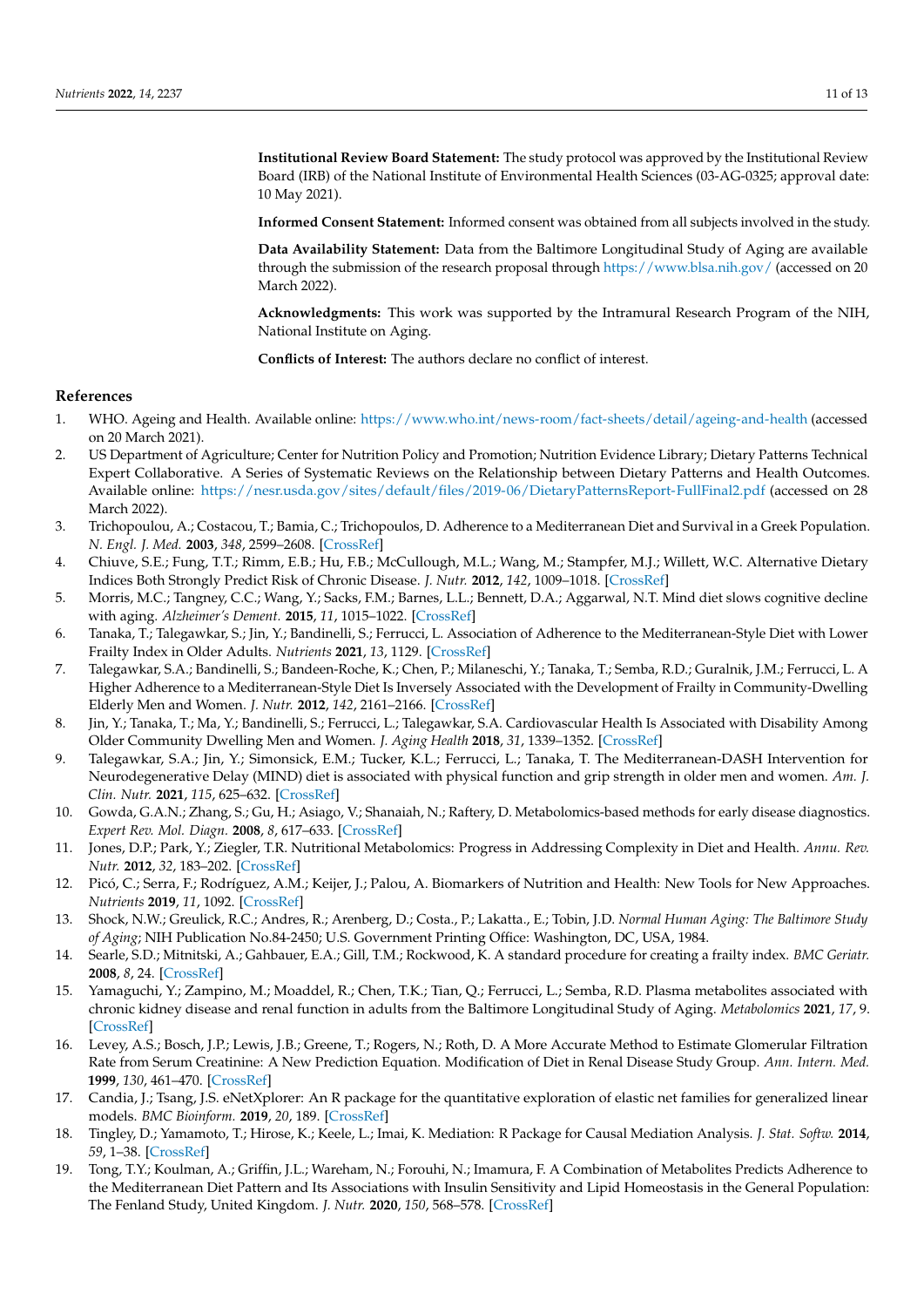- <span id="page-11-0"></span>20. Kim, H.; Rebholz, C.M. Metabolomic Biomarkers of Healthy Dietary Patterns and Cardiovascular Outcomes. *Curr. Atheroscler. Rep.* **2021**, *23*, 26. [\[CrossRef\]](http://doi.org/10.1007/s11883-021-00921-8)
- <span id="page-11-1"></span>21. Bagheri, M.; Willett, W.; Townsend, M.K.; Kraft, P.; Ivey, K.L.; Rimm, E.B.; Wilson, K.M.; Costenbader, K.H.; Karlson, E.W.; Poole, E.M.; et al. A lipid-related metabolomic pattern of diet quality. *Am. J. Clin. Nutr.* **2020**, *112*, 1613–1630. [\[CrossRef\]](http://doi.org/10.1093/ajcn/nqaa242)
- <span id="page-11-2"></span>22. Gomez-Marin, B.; Gomez-Delgado, F.; Lopez-Moreno, J.; Alcala-Diaz, J.F.; Jimenez-Lucena, R.; Torres-Peña, J.D.; Garcia-Rios, A.; Ortiz-Morales, A.M.; Yubero-Serrano, E.M.; Malagon, M.D.M.; et al. Long-term consumption of a Mediterranean diet improves postprandial lipemia in patients with type 2 diabetes: The Cordioprev randomized trial. *Am. J. Clin. Nutr.* **2018**, *108*, 963–970. [\[CrossRef\]](http://doi.org/10.1093/ajcn/nqy144)
- <span id="page-11-3"></span>23. Grösch, S.; Schiffmann, S.; Geisslinger, G. Chain length-specific properties of ceramides. *Prog. Lipid Res.* **2011**, *51*, 50–62. [\[CrossRef\]](http://doi.org/10.1016/j.plipres.2011.11.001)
- <span id="page-11-4"></span>24. Albeituni, S.; Stiban, J. Roles of Ceramides and Other Sphingolipids in Immune Cell Function and Inflammation. *Adv. Exp. Med. Biol.* **2019**, *1161*, 169–191. [\[CrossRef\]](http://doi.org/10.1007/978-3-030-21735-8_15) [\[PubMed\]](http://www.ncbi.nlm.nih.gov/pubmed/31562630)
- 25. Trayssac, M.; Hannun, Y.A.; Obeid, L.M. Role of sphingolipids in senescence: Implication in aging and age-related diseases. *J. Clin. Investig.* **2018**, *128*, 2702–2712. [\[CrossRef\]](http://doi.org/10.1172/JCI97949) [\[PubMed\]](http://www.ncbi.nlm.nih.gov/pubmed/30108193)
- <span id="page-11-5"></span>26. Woodcock, J. Sphingosine and ceramide signalling in apoptosis. *IUBMB Life* **2006**, *58*, 462–466. [\[CrossRef\]](http://doi.org/10.1080/15216540600871118) [\[PubMed\]](http://www.ncbi.nlm.nih.gov/pubmed/16916783)
- <span id="page-11-6"></span>27. Montoliu, I.; Scherer, M.; Beguelin, F.; DaSilva, L.; Mari, D.; Salvioli, S.; Martin, F.-P.; Capri, M.; Bucci, L.; Ostan, R.; et al. Serum profiling of healthy aging identifies phospho- and sphingolipid species as markers of human longevity. *Aging* **2014**, *6*, 9–25. [\[CrossRef\]](http://doi.org/10.18632/aging.100630)
- 28. Kim, M.; Nevado-Holgado, A.; Whiley, L.; Snowden, S.G.; Soininen, H.; Kloszewska, I.; Mecocci, P.; Tsolaki, M.; Vellas, B.; Thambisetty, M.; et al. Association between Plasma Ceramides and Phosphatidylcholines and Hippocampal Brain Volume in Late Onset Alzheimer's Disease. *J. Alzheimer's Dis.* **2017**, *60*, 809–817. [\[CrossRef\]](http://doi.org/10.3233/JAD-160645)
- <span id="page-11-7"></span>29. Kajander, K.; Myllyluoma, E.; Kyronpalo, S.; Rasmussen, M.; Sipponen, P.; Mattila, I.; Seppanen-Laakso, T.; Vapaatalo, H.; Oresic, M.; Korpela, R. Elevated pro-inflammatory and lipotoxic mucosal lipids characterise irritable bowel syndrome. *World J. Gastroenterol.* **2009**, *15*, 6068–6074. [\[CrossRef\]](http://doi.org/10.3748/wjg.15.6068)
- <span id="page-11-8"></span>30. Walker, M.E.; Xanthakis, V.; Peterson, L.R.; Duncan, M.S.; Lee, J.; Ma, J.; Bigornia, S.; Moore, L.L.; Quatromoni, P.A.; Vasan, R.S.; et al. Dietary Patterns, Ceramide Ratios, and Risk of All-Cause and Cause-Specific Mortality: The Framingham Offspring Study. *J. Nutr.* **2020**, *150*, 2994–3004. [\[CrossRef\]](http://doi.org/10.1093/jn/nxaa269)
- <span id="page-11-9"></span>31. Chandler, P.; Balasubramanian, R.; Paynter, N.; Giulianini, F.; Fung, T.; Tinker, L.F.; Snetselaar, L.; Liu, S.; Eaton, C.; Tobias, D.K.; et al. Metabolic signatures associated with Western and Prudent dietary patterns in women. *Am. J. Clin. Nutr.* **2020**, *112*, 268–283. [\[CrossRef\]](http://doi.org/10.1093/ajcn/nqaa131)
- <span id="page-11-10"></span>32. Guertin, K.A.; Moore, S.C.; Sampson, J.N.; Huang, W.-Y.; Xiao, Q.; Stolzenberg-Solomon, R.Z.; Sinha, R.; Cross, A.J. Metabolomics in nutritional epidemiology: Identifying metabolites associated with diet and quantifying their potential to uncover diet-disease relations in populations. *Am. J. Clin. Nutr.* **2014**, *100*, 208–217. [\[CrossRef\]](http://doi.org/10.3945/ajcn.113.078758)
- <span id="page-11-11"></span>33. Zheng, Y.; Yu, B.; Alexander, D.; Steffen, L.M.; Boerwinkle, E. Human Metabolome Associates with Dietary Intake Habits Among African Americans in the Atherosclerosis Risk in Communities Study. *Am. J. Epidemiol.* **2014**, *179*, 1424–1433. [\[CrossRef\]](http://doi.org/10.1093/aje/kwu073)
- <span id="page-11-12"></span>34. Sun, H.; Zhu, X.; Cai, W.; Qiu, L. Hypaphorine Attenuates Lipopolysaccharide-Induced Endothelial Inflammation via Regulation of TLR4 and PPAR-gamma Dependent on PI3K/Akt/mTOR Signal Pathway. *Int. J. Mol. Sci.* **2017**, *18*, 844. [\[CrossRef\]](http://doi.org/10.3390/ijms18040844) [\[PubMed\]](http://www.ncbi.nlm.nih.gov/pubmed/28420166)
- <span id="page-11-13"></span>35. Guerra, A.; Folesani, G.; Mena, P.; Ticinesi, A.; Allegri, F.; Nouvenne, A.; Pinelli, S.; Del Rio, D.; Borghi, L.; Meschi, T. Hippuric acid in 24 h urine collections as a biomarker of fruits and vegetables intake in kidney stone formers. *Int. J. Food Sci. Nutr.* **2014**, *65*, 1033–1038. [\[CrossRef\]](http://doi.org/10.3109/09637486.2014.950210) [\[PubMed\]](http://www.ncbi.nlm.nih.gov/pubmed/25198158)
- <span id="page-11-14"></span>36. De Simone, G.; Balducci, C.; Forloni, G.; Pastorelli, R.; Brunelli, L. Hippuric acid: Could became a barometer for frailty and geriatric syndromes? *Ageing Res. Rev.* **2021**, *72*, 101466. [\[CrossRef\]](http://doi.org/10.1016/j.arr.2021.101466) [\[PubMed\]](http://www.ncbi.nlm.nih.gov/pubmed/34560280)
- <span id="page-11-15"></span>37. Brunelli, L.; Davin, A.; Sestito, G.; Mimmi, M.C.; De Simone, G.; Balducci, C.; Pansarasa, O.; Forloni, G.; Cereda, C.; Pastorelli, R.; et al. Plasmatic Hippuric Acid as a Hallmark of Frailty in an Italian Cohort: The Mediation Effect of Fruit–Vegetable Intake. *J. Gerontol. Ser. A* **2021**, *76*, 2081–2089. [\[CrossRef\]](http://doi.org/10.1093/gerona/glab244)
- <span id="page-11-16"></span>38. Yang, C.-Y.; Tarng, D.-C. Diet, gut microbiome and indoxyl sulphate in chronic kidney disease patients. *Nephrology* **2018**, *23* (Suppl. S4), 16–20. [\[CrossRef\]](http://doi.org/10.1111/nep.13452) [\[PubMed\]](http://www.ncbi.nlm.nih.gov/pubmed/30298666)
- <span id="page-11-17"></span>39. Mafra, D.; Borges, N.; Alvarenga, L.; Esgalhado, M.; Cardozo, L.; Lindholm, B.; Stenvinkel, P. Dietary Components That May Influence the Disturbed Gut Microbiota in Chronic Kidney Disease. *Nutrients* **2019**, *11*, 496. [\[CrossRef\]](http://doi.org/10.3390/nu11030496) [\[PubMed\]](http://www.ncbi.nlm.nih.gov/pubmed/30818761)
- <span id="page-11-18"></span>40. Imazu, M.; Fukuda, H.; Kanzaki, H.; Amaki, M.; Hasegawa, T.; Takahama, H.; Hitsumoto, T.; Tsukamoto, O.; Morita, T.; Ito, S.; et al. Plasma indoxyl sulfate levels predict cardiovascular events in patients with mild chronic heart failure. *Sci. Rep.* **2020**, *10*, 16528. [\[CrossRef\]](http://doi.org/10.1038/s41598-020-73633-9)
- <span id="page-11-19"></span>41. Borges, N.A.; Carmo, F.L.; Stockler-Pinto, M.B.; de Brito, J.S.; Dolenga, C.J.; Ferreira, D.; Nakao, L.; Rosado, A.; Fouque, D.; Mafra, D. Probiotic Supplementation in Chronic Kidney Disease: A Double-blind, Randomized, Placebo-controlled Trial. *J. Ren. Nutr.* **2018**, *28*, 28–36. [\[CrossRef\]](http://doi.org/10.1053/j.jrn.2017.06.010)
- <span id="page-11-20"></span>42. Zhu, C.; Sawrey-Kubicek, L.; Beals, E.; Rhodes, C.H.; Houts, H.E.; Sacchi, R.; Zivkovic, A.M. Human gut microbiome composition and tryptophan metabolites were changed differently by fast food and Mediterranean diet in 4 days: A pilot study. *Nutr. Res.* **2020**, *77*, 62–72. [\[CrossRef\]](http://doi.org/10.1016/j.nutres.2020.03.005)
- <span id="page-11-21"></span>43. Karbownik, M.; Stasiak, M.; Zygmunt, A.; Zasada, K.; Lewiński, A. Protective effects of melatonin and indole-3-propionic acid against lipid peroxidation, caused by potassium bromate in the rat kidney. *Cell Biochem. Funct.* **2006**, *24*, 483–489. [\[CrossRef\]](http://doi.org/10.1002/cbf.1321)